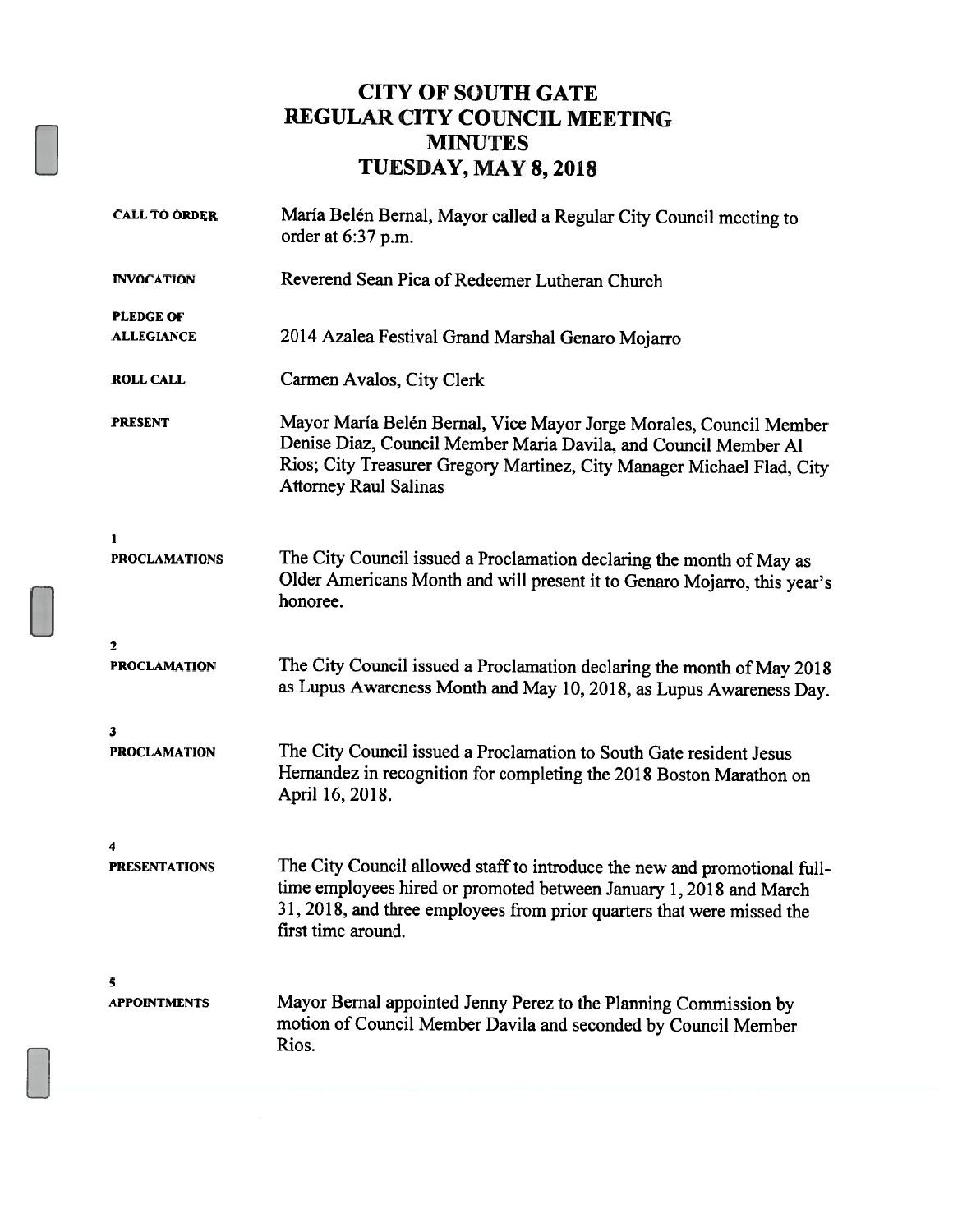6

TITLE 11 The City Council conducted a Public Hearing to consider waiving the reading in full and introducing an Ordinance adding new Section 11.28.040 (Southwest Corner of Atlantic Avenue and Tweedy Boulevard), to Chapter 11.28 (Specific Plans), to Title 11 (Zoning), of the South Gate Municipal Code modifying Precise Plan No. 18 and Site Plan No. 283 for 9923 Atlantic Avenue.

> Joe Perez, Director of Community Development stated that the representative for the developer is in the hospital and is not able to make it this evening and has formerly requested that this item be moved to the May 22, <sup>2018</sup> City Council Meeting. Staffis recommending that the City Council open the public hearing and continue the public hearing to May 22, 2018.

> Mayor Bernal opene<sup>d</sup> the Public Hearing at 7:16 p.m. and asked if anyone in the audience wishes to speak on this item.

Virginia Johnson, <sup>5751</sup> McKinley Avenue stated she will wait for the meeting of May  $22<sup>nd</sup>$ , noting that 396 pages is a lot to read.

Christina Montalvo, 9815 Virginia Avenue stated that she does not oppose developments in the City of South Gate. She asked if this project has a <sup>p</sup>lan for parking and was concerned about the effect it will have on the rental prices of nearby properties, the rental properties of the project or traffic congestion.

Resident that lives on the corner of Adela Avenue and Aidridge Road stated concerns about the traffic congestion with the new project.

Toni Martinez, 9932 Hunt Avenue stated concerns about traffic congestion with the new project. She thinks the City needs <sup>a</sup> hotel and feels it would bring less traffic than the current propose<sup>d</sup> project.

Angelica Martinez, <sup>10129</sup> Orange Avenue has concerns about how traffic will affect the area.

Francisco Amezcua, 10000 Rosewood Avenue has concerns about how traffic will affect the area.

Nick Godoy, <sup>8611</sup> San Gabriel Avenue would also like to see <sup>a</sup> nice hotel or restaurant built in South Gate.

Myra Aguilar, Annetta Avenue has concerns about traffic in the area and the price slated for each unit.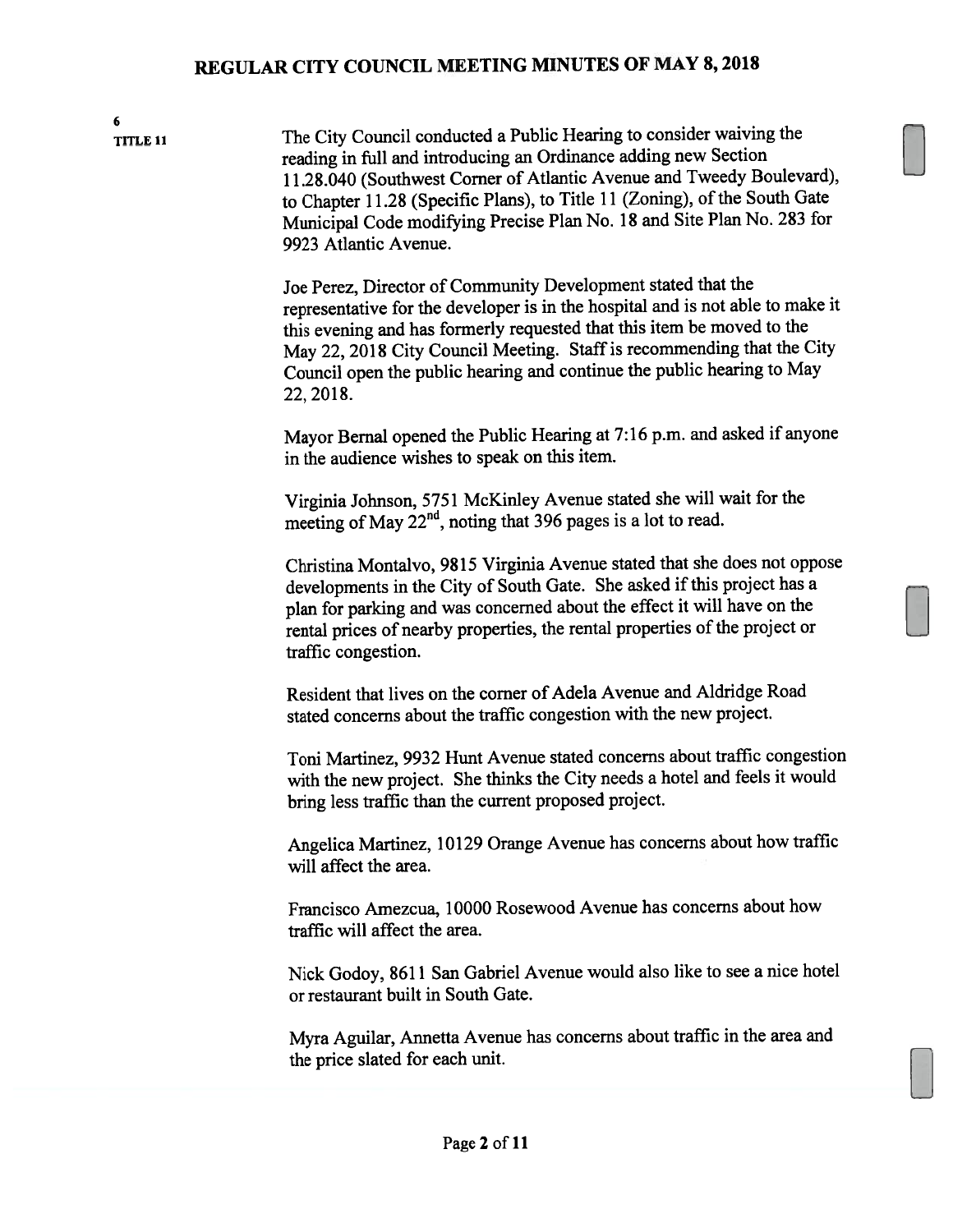6 TITLE <sup>11</sup> CONT'D Henry C. Gonzalez, <sup>10210</sup> Alexander Avenue spoke on the parking issues impacted by the project. Virginia Johnson, <sup>5751</sup> McKinley Avenue stated that the project was originally going to be condominiums and was changed to apartments. She wonders if having renters instead of property owners will change the maintenance of the property. She also has concerns about traffic in the area with the new project. Greg Martinez, City Treasurer stated his concerns regarding parking especially compact parking spaces. Mayor Bernal closed the Public Hearing at 7:43 p.m. Mayor Bernal asked if the project was properly noticed. Mr. Perez responded that they went beyond what the department normally does regarding notices. They sent out notices to everyone <sup>500</sup> feet within the project and the notices were not only sent out to property owners but to every single address. We have also been keeping <sup>a</sup> running tally on all the people that come to the neighborhood meetings, community meetings and even our specific pian meetings. Those individuals were noticed as well. Staff's recommendations to continue the Public Hearing to the City Council Meeting of May 22, <sup>2018</sup> was unanimously approved by motion of Council Member Davila and seconded by Mayor Bemal. 7 BUDGET The City Council: a. Heard <sup>a</sup> presentation on the proposed Fiscal Year 2018/19 Municipal Budget; and b. Heard presentations from the Chief of Police and the Director of Parks Recreation on their proposed Fiscal Year 2018/19 departmental budgets; and c. Opened the Public Hearing, take public testimony, and continue the Public Hearing to May 15, 2018. City Manager Flad provided <sup>a</sup> brief overview of city budget with presentations followed by Police Department and Park & Recreation Department.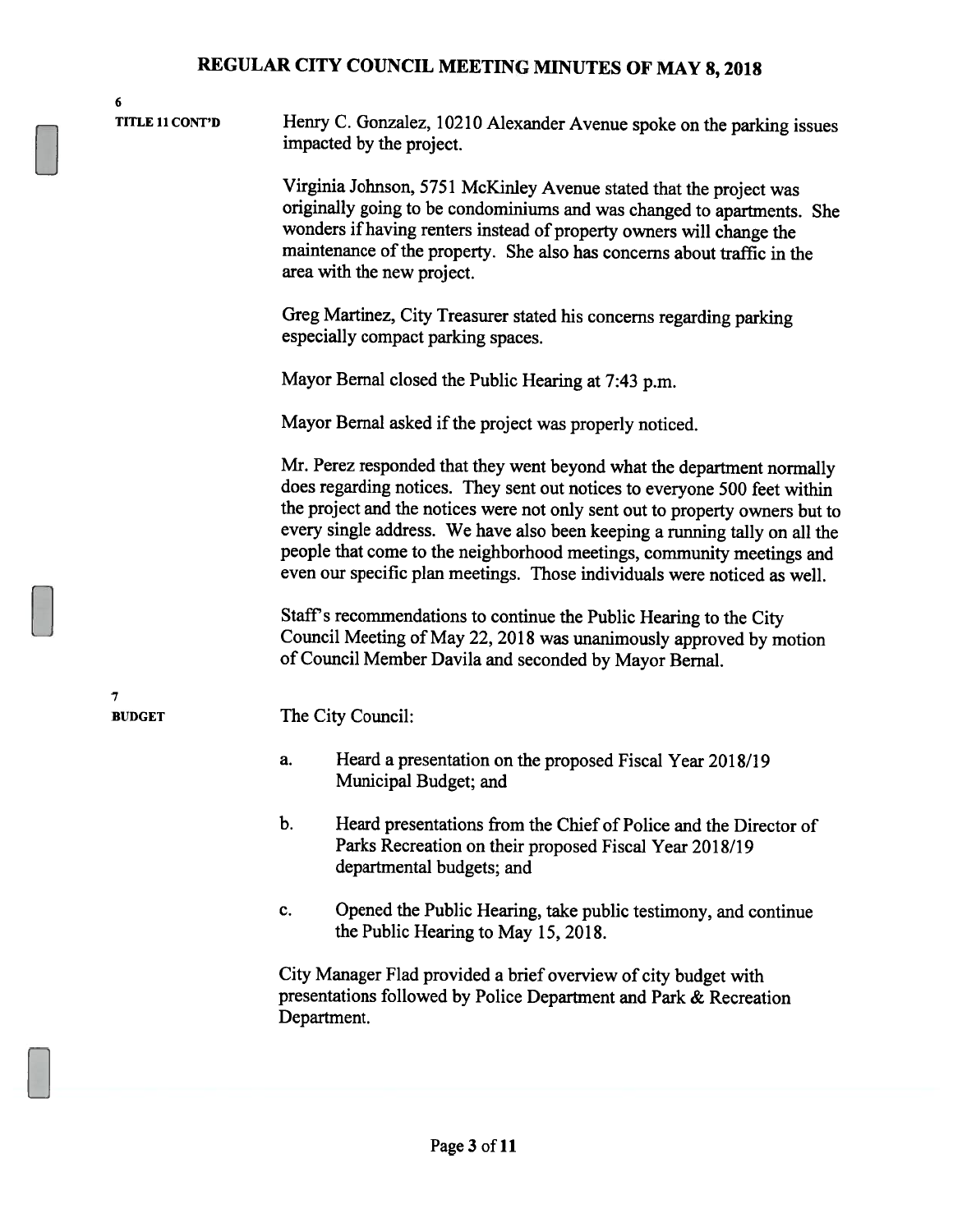7

BUDGET CONT'D Chief Davis provided <sup>a</sup> presentation on the 2018/19 department budget. He indicated the department was doing well and the need to change Public Safety Officer Position to Community Service Officer Positions to better address the needs of the city residents. He also addressed the need to increase the number of police officers and requested that <sup>3</sup> additional officer positions be budgeted in the new fiscal year.

> Mayor Bernal opene<sup>d</sup> the audience portion. However, seeing no one come forward she closed the audience portion.

> Mayor Bemal inquired about the number of current police officers the Police Department had and if by hiring 3 more officers if that would bring the city to full capacity.

Chief Davis informed the council that currently the city had 85 police officers and that the additional 3 officers would bring them closer to the <sup>90</sup> police officers for full capacity. He did not want to include all <sup>5</sup> this year and is requesting <sup>3</sup> this year and <sup>2</sup> more in the following year.

Paul Adams, Director of Parks & Recreation presented his 2018/19 department budget.

Mayor Bernal asked if anyone in the audience wishes to spea<sup>k</sup> on this item. Seeing no one step forward; Mayor Bernal closed the audience portion.

Mayor Bernal asked if the \$185,000 that was requested in last year's budget for 5 vehicles was used.

Mr. Adams stated that the vehicles were replaced and the seven vehicles that he is requesting in this year's budget is on the recommendation of the City mechanic and these vehicles are about <sup>20</sup> years old.

Mayor Bernal asked why he is showing <sup>a</sup> decrease in revenue for this year.

Mr. Adams responded that it is due to estimates of Prop <sup>A</sup> allocations.

Mayor Bemal asked what the minimum wage is and how much is it going up.

Mr. Adams responded that it will be  $$12.00$  as of January 1<sup>st</sup> and it will be going up \$1.00 an hour until it reaches \$15.00.

Mayor Bemal asked if hourly employees receive PERS benefits.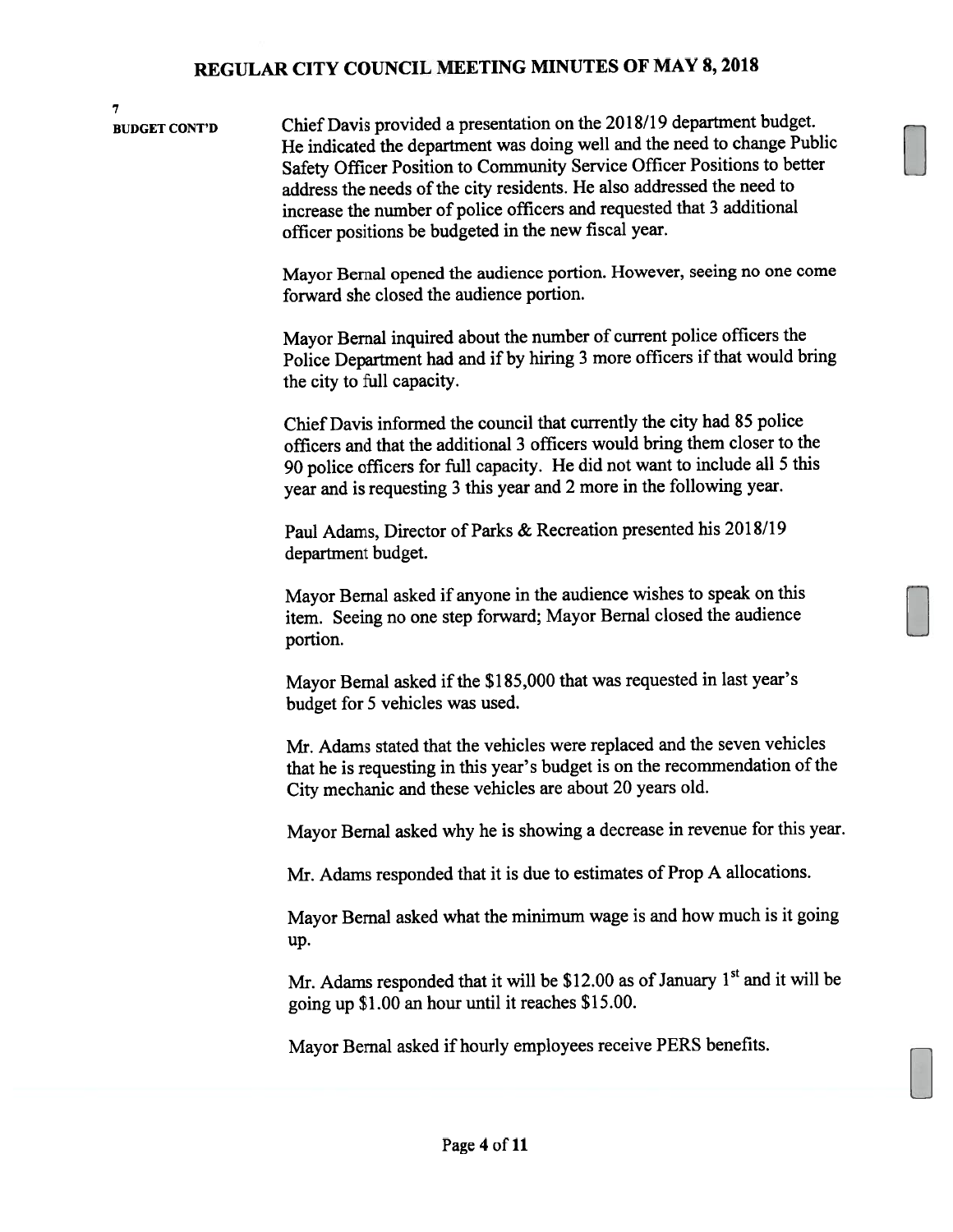7

BUDGET CONT'D Jackie Acosta, Director of Administrative Services explained that there are two types of part-time employees; hourlies that work less than 1,000 <sup>a</sup> year are not <sup>a</sup> member of PERS and they don't receive PERS benefits but once they reach 1,000 hours on any particular fiscal year they automatically become <sup>a</sup> member of Cal PERS. Then we have to pay <sup>a</sup> percentage in addition to their salary. The majority of the Parks staff is made up of non PERS employees.

> Council Member Davila asked with the increase in the minimum wage are we considering raising fees and which ones.

> Mr. Adams responded that for the past several years as minimum wage has been going up we have been increasing our program fees by 5% each year. Our program fees were under market value and we are now reaching the point where we are matching the fees of some of the surrounding Cities. When minimum wage starts going up \$1.00 each year the 5% won't cover it. The fees for the programs are regulated between staff and the Parks Commission and not part of the Fee Resolution.

Council Member Rios asked for clarification of the fees that the Park charges and the grants that we apply for.

Mr. Adams provided an overview on the Recreation fees and grants.

Council Member Rios asked what special summer programs are the Parks offering.

Mr. Adams provided an overview of the summer programs that will be offered by the Parks Department including the pool, youth employment program and <sup>a</sup> playground program.

Council Member Rios asked if we are going to provide <sup>a</sup> summer food program.

Mr. Adams stated that because so many schools throughout the City provide <sup>a</sup> summer lunch program. The Parks Department posts the information on the City's website so it is available to the public.

Council Member Diaz asked about funds available to improve the golf course.

Mr. Adams informed Council that he met with <sup>a</sup> golf course architect that had some ideas on <sup>a</sup> totally new golf course that would cost several million dollars to construct. They also discussed the little things that could be added. This year we are looking at replacing all the safety fences and make sure we have benches at the tees.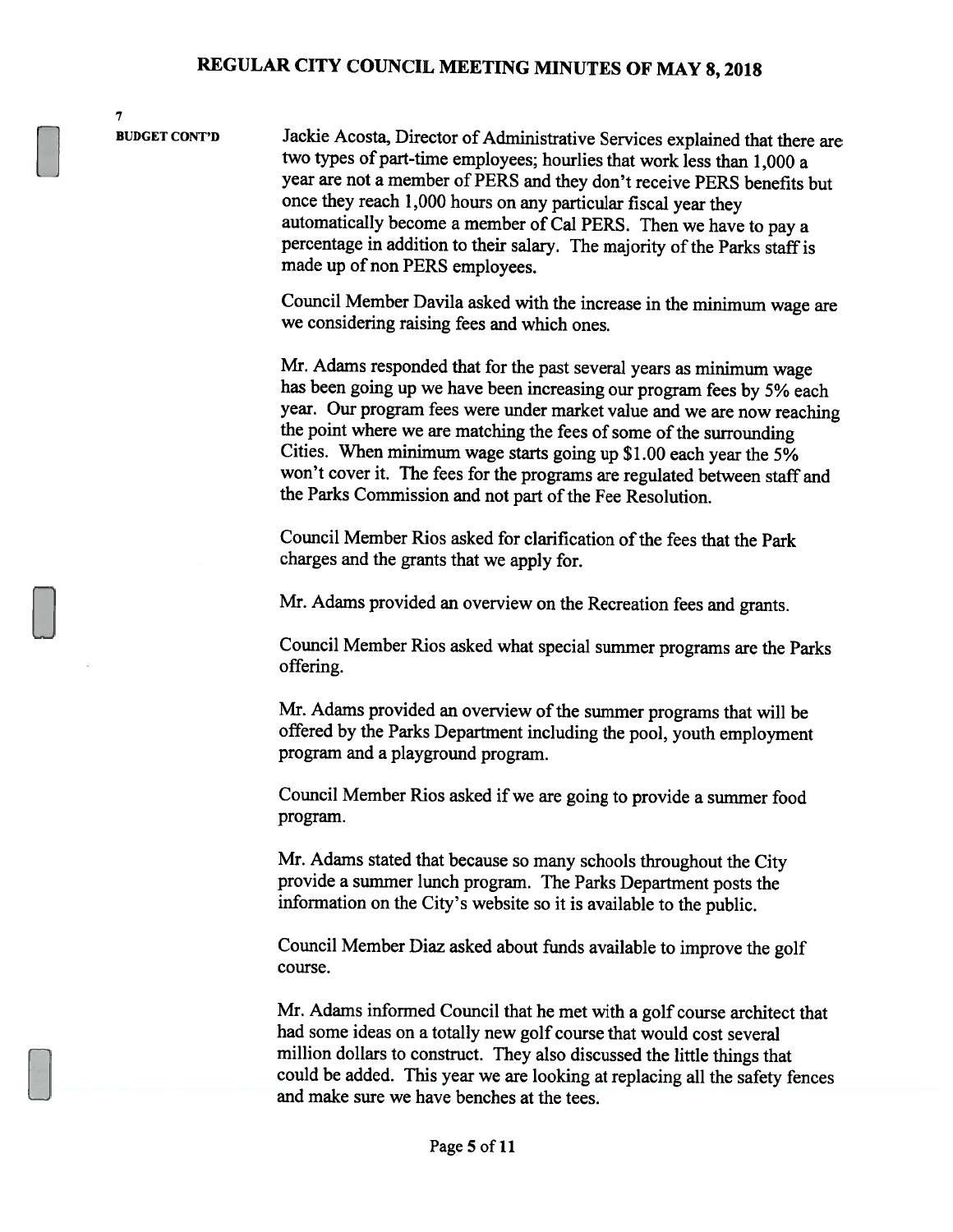| 7<br><b>BUDGET CONT'D</b>                                | We are going to replace a lot of the tee boxes; we are going to enlarge a<br>lot of the tee boxes so that instead of a small rubber mat you're driving off<br>of you will have a large carpet of artificial turf.<br>Mayor Bernal announced that the budget presentations will continue on<br>May $15^{th}$ at 6:30 p.m.                                                                                                                                                                                                                                                          |  |
|----------------------------------------------------------|-----------------------------------------------------------------------------------------------------------------------------------------------------------------------------------------------------------------------------------------------------------------------------------------------------------------------------------------------------------------------------------------------------------------------------------------------------------------------------------------------------------------------------------------------------------------------------------|--|
|                                                          |                                                                                                                                                                                                                                                                                                                                                                                                                                                                                                                                                                                   |  |
| <b>COMMENTS FROM</b><br><b>THE AUDIENCE</b>              | Virginia Johnson, 5751McKinley Avenue stated that she was informed by<br>City Staff that the IPads that she had questioned at a previous City Council<br>Meeting was discussed during a budget meeting.                                                                                                                                                                                                                                                                                                                                                                           |  |
|                                                          | Juliano A. Jarquin, 10606 McNerney Avenue spoke on honoring our<br>military and veterans.                                                                                                                                                                                                                                                                                                                                                                                                                                                                                         |  |
|                                                          |                                                                                                                                                                                                                                                                                                                                                                                                                                                                                                                                                                                   |  |
| <b>REPORT AND COMMENTS</b><br><b>FROM CITY OFFICIALS</b> | Paul Adams, Director of Parks & Recreation spoke about the upcoming<br>events at South Gate Park.                                                                                                                                                                                                                                                                                                                                                                                                                                                                                 |  |
|                                                          | Raul Salinas, City Attorney stated that his law firm hosted a great event<br>for the students from Los Angeles Unified School District.                                                                                                                                                                                                                                                                                                                                                                                                                                           |  |
|                                                          | Greg Martinez, City Treasurer wished everyone a happy Mother's Day.                                                                                                                                                                                                                                                                                                                                                                                                                                                                                                               |  |
|                                                          | Carmen Avalos, City Clerk wished everyone a happy Mother's Day.                                                                                                                                                                                                                                                                                                                                                                                                                                                                                                                   |  |
|                                                          | Council Member Diaz, attended the SCAG annual conference which<br>discussed transportation and the retail economy, the NALEO Workforce<br>Development and she wished everyone a happy Mother's Day.                                                                                                                                                                                                                                                                                                                                                                               |  |
|                                                          | Council Member Davila stated that there were about 25 students that<br>attended the event hosted by the City Attorney's law firm and she was<br>very impressed by the speakers. The students will never forget this event.<br>She also attended a meeting of the Los Angeles Unified School Board that<br>discussed the colocations of charter schools and Valiente Charter School<br>accepted the offer of using the third floor (eight rooms) of South East<br>High School. On May 15 <sup>th</sup> there will be a presentation by Eco Rapid<br>Transit in the City of Downey. |  |
|                                                          | Council Member Rios attended the JAA Opening Day.                                                                                                                                                                                                                                                                                                                                                                                                                                                                                                                                 |  |
|                                                          | Vice Mayor Morales shared granny flat legislature and the new legislative<br>bills that will be forthcoming this next year.                                                                                                                                                                                                                                                                                                                                                                                                                                                       |  |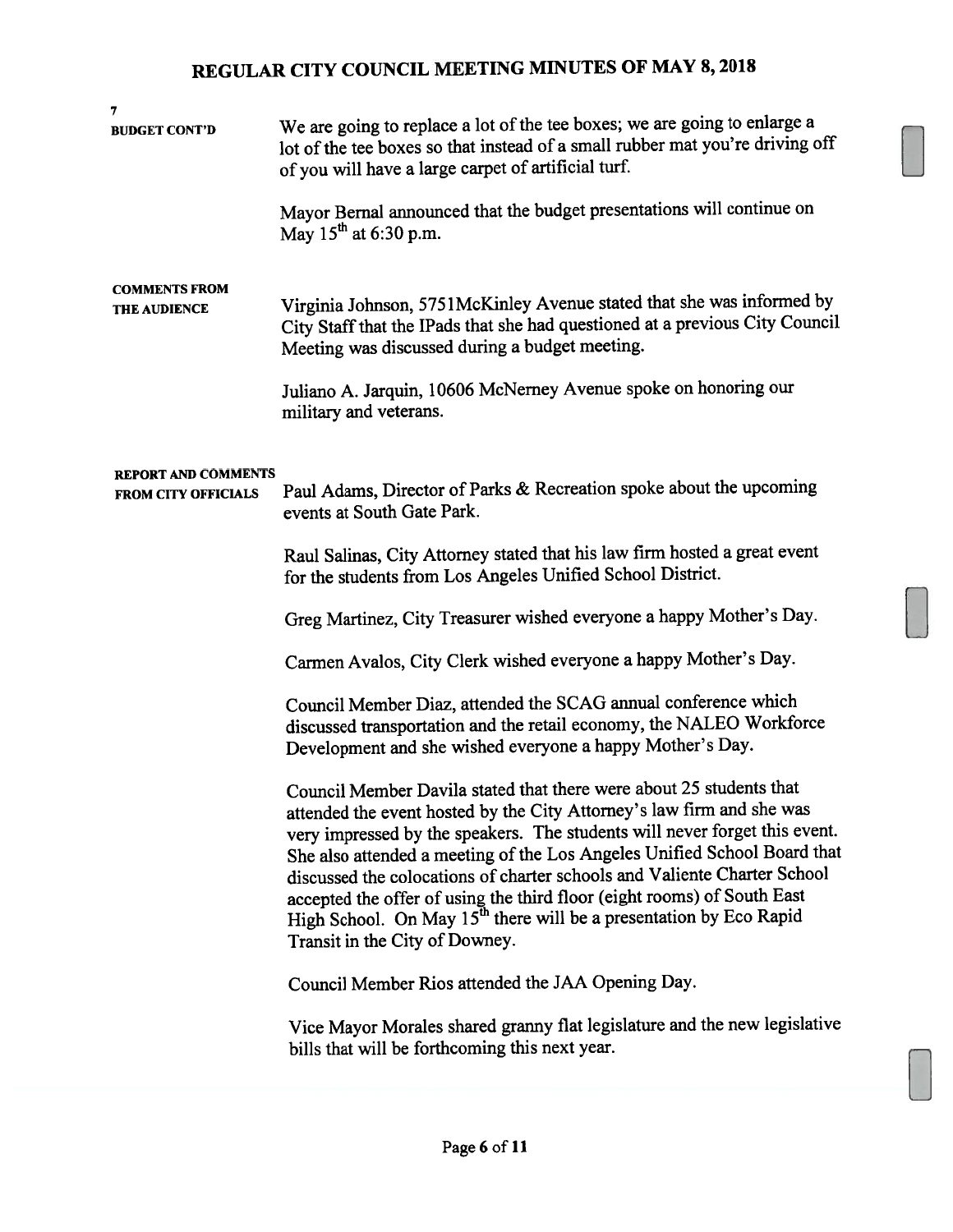| <b>REPORT AND COMMENTS</b><br><b>FROM CITY OFFICIALS</b><br><b>CONT'D</b> | Mayor Bernal spoke about getting information to the community<br>regarding the granny flat legislature. She thanked staff for their help as<br>she transitions into being Mayor. Mayor Bernal attended both the<br>National Day of Prayer and the Girl Scott's tea party.                                                                                                                                                                                                                                                                                                                                   |
|---------------------------------------------------------------------------|-------------------------------------------------------------------------------------------------------------------------------------------------------------------------------------------------------------------------------------------------------------------------------------------------------------------------------------------------------------------------------------------------------------------------------------------------------------------------------------------------------------------------------------------------------------------------------------------------------------|
| <b>CONSENT CALENDAR</b>                                                   | Agenda Items 8, 9, 10, 11, 12, 13, 14 and 15 were approved by motion of<br>Mayor Bernal and seconded by Council Member Rios.                                                                                                                                                                                                                                                                                                                                                                                                                                                                                |
|                                                                           | <b>ROLL CALL:</b> Mayor Bernal, yes; Vice Mayor Morales, yes, but<br>abstained on Item 9; Council Member Diaz, yes; Council Member Rios,<br>yes; Council Member Davila, yes.                                                                                                                                                                                                                                                                                                                                                                                                                                |
| 8<br><b>TITLE 11</b>                                                      | The City Council unanimously waived further reading and adopted<br>Ordinance No. 2347 entitled – Ordinance of the City Council of the City<br>of South Gate, California, amending Sections 11.33.030 (General<br>Standards and Limitations), 11.33.080 (Urban Mixed-Use Zone<br>Requirements), 11.33.090 (Multi-Family Parking Requirements), and<br>11.33.100 (NL Zone Parking Requirements) of Chapter 11.33 (Parking<br>Standards) of Title 11 (Zoning), of the South Gate Municipal Code to<br>prohibit vehicular parking on front lawns in all zones, during<br>consideration of the Consent Calendar. |
| 9<br>URBAN GREENING<br><b>PROGRAM</b>                                     | The City Council adopted Resolution No. 7811 entitled - Resolution of<br>the City Council of the City of South Gate approving the Garfield Avenue<br>Complete Streets and Imperial Highway Greening Project application for<br>\$2,431,112 in grant funds from the California Climate Investments Urban<br>Greening Program as required by the California Natural Resources<br>Agency, during consideration of the Consent Calendar. Vice Mayor<br>Morales abstained.                                                                                                                                       |
| 10<br><b>PERSONNEL</b>                                                    | The City Council unanimously adopted Resolution No. $7812$ entitled $-A$<br>Resolution of the City Council of the City of South Gate, California,<br>amending Resolution No. 6454 (Salary Resolution and Position<br>Classification Plan) to create the hourly position of Outdoor Power<br>Equipment Mechanic in the Public Works Department and hourly Intern<br>positions in various City Departments, to approve the corresponding job<br>specifications, and to update the appropriate salary pay table, during<br>consideration of the Consent Calendar.                                              |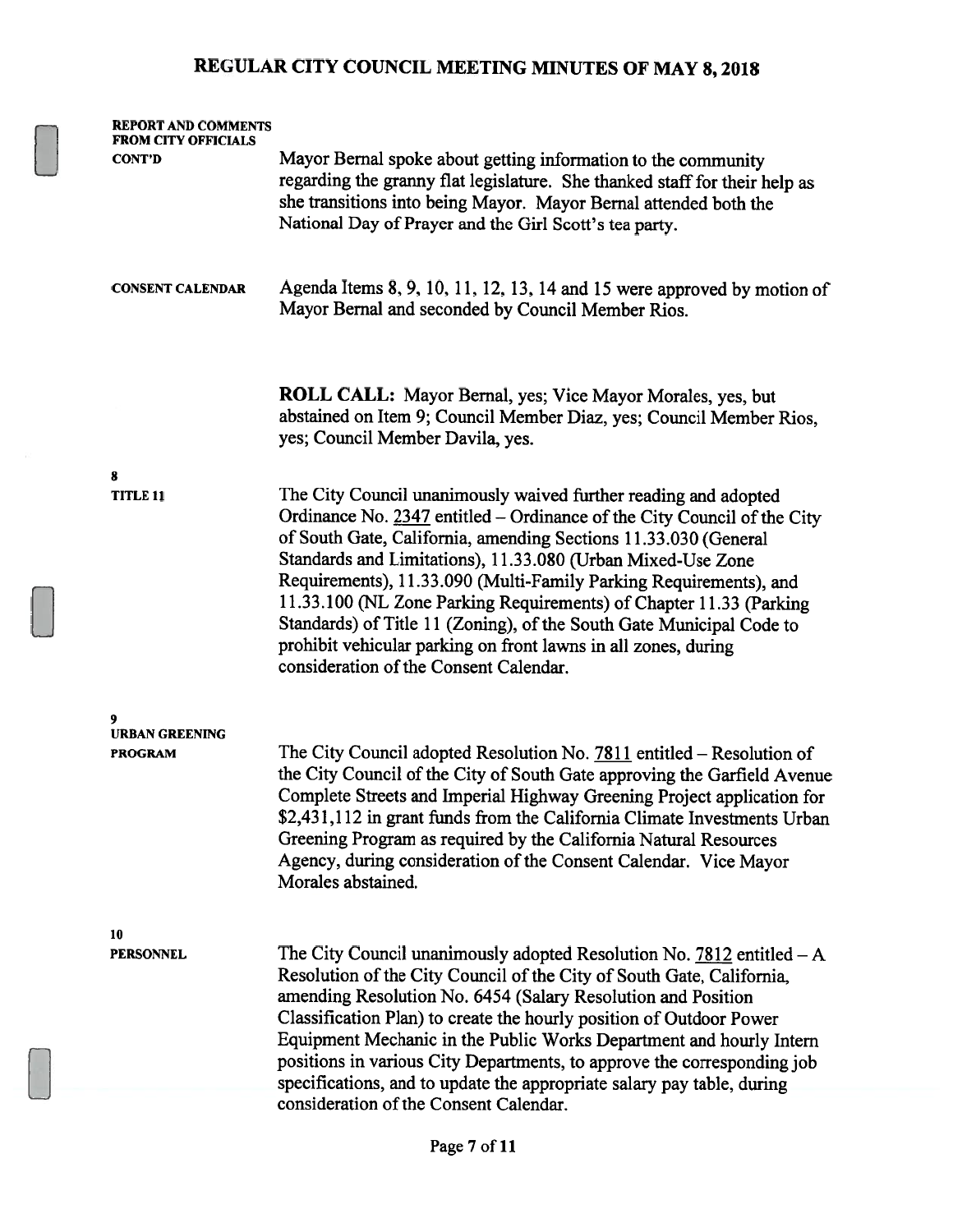| 11<br><b>FIRESTONE CAPACITY</b><br><b>IMPROVEMENT PROJECT</b> |                                                                                                      | The City Council unanimously approved items A, B, and C during<br>consideration of the Consent Calendar.                                                                                                                                                                                                                                                             |  |
|---------------------------------------------------------------|------------------------------------------------------------------------------------------------------|----------------------------------------------------------------------------------------------------------------------------------------------------------------------------------------------------------------------------------------------------------------------------------------------------------------------------------------------------------------------|--|
|                                                               | a.                                                                                                   | Amendment No. 4 to Contract No. 2796, with the Los Angeles<br>Metropolitan Transportation Authority to implement a \$2,352,470<br>funding reduction in the 2009 Call for Project grant funds and to<br>reduce the scope of work for the Firestone Boulevard Regional<br>Corridor Capacity Enhancements Project (The Boulevard Project),<br>City Project No. 476-TRF; |  |
| 11<br><b>FIRESTONE CAPACITY</b><br><b>IMPROVEMENT PROJECT</b> |                                                                                                      |                                                                                                                                                                                                                                                                                                                                                                      |  |
| <b>CONT'D</b>                                                 | b.                                                                                                   | De-obligated \$2,352,470 in 2009 Call for Projects grant funds<br>from The Boulevard Project, Account No. 311-790-31-9447; and                                                                                                                                                                                                                                       |  |
|                                                               | c.                                                                                                   | Authorized the Mayor to execute Amendment No. 4 in a form<br>acceptable to the City Attorney.                                                                                                                                                                                                                                                                        |  |
| 12<br><b>PUBLIC WORKS</b>                                     | The City Council unanimously approved items A and B during<br>consideration of the Consent Calendar. |                                                                                                                                                                                                                                                                                                                                                                      |  |
|                                                               | a.                                                                                                   | Amendment No. 3 to Contract No. 3131 with Willdan Engineering,<br>Inc., extending the as-needed engineering services for one<br>additional year to secure as-needed engineer services, in an amount<br>not-to-exceed \$238,199; and                                                                                                                                  |  |
|                                                               | b.                                                                                                   | Authorized the Mayor to execute Amendment No. 3 in a form<br>acceptable to the City Attorney.                                                                                                                                                                                                                                                                        |  |
| 13                                                            |                                                                                                      |                                                                                                                                                                                                                                                                                                                                                                      |  |
| <b>POLICE DEPT</b>                                            |                                                                                                      | The City Council unanimously approved items A, B, C and D during<br>consideration of the Consent Calendar.                                                                                                                                                                                                                                                           |  |
|                                                               | a.                                                                                                   | Exercised the City's right to waive minor irregularities in the low<br>bid submitted by RS Construction & Development, Inc., for the<br>South Gate Police Department Wellness Center (Wellness Center),<br>City Project No. 552-ARC, and accept that low bid to confirm RS<br>Construction & Development, Inc., to be the lowest bidder;                             |  |

LI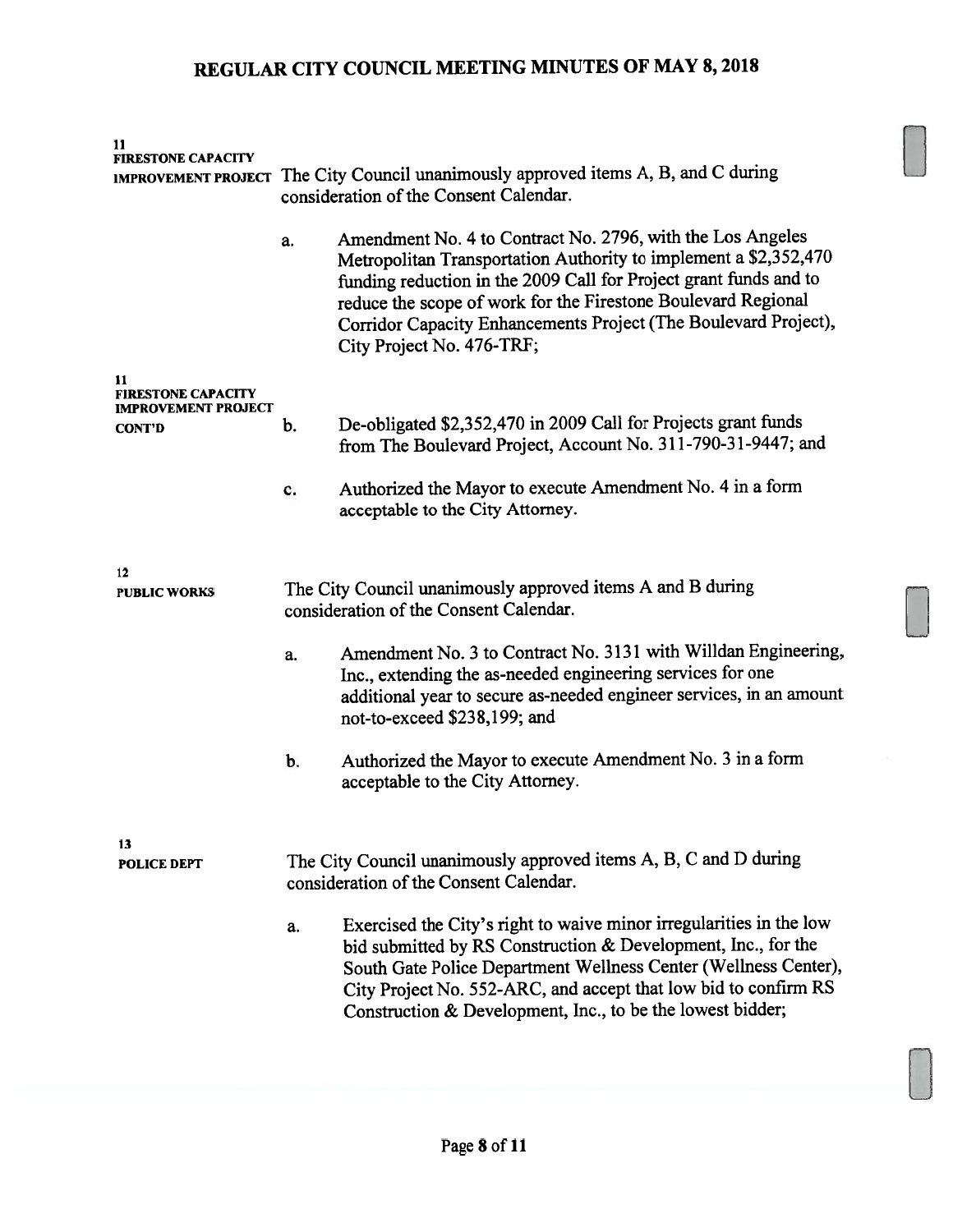| 13<br><b>POLICE DEPT CONT'D</b>          |                                                                                                                                                                         |                                                                                                                                                                                                                                                              |  |
|------------------------------------------|-------------------------------------------------------------------------------------------------------------------------------------------------------------------------|--------------------------------------------------------------------------------------------------------------------------------------------------------------------------------------------------------------------------------------------------------------|--|
|                                          | $b$ .                                                                                                                                                                   | Approved an Agreement (Contract No. 3440) with RS<br>Construction & Development, Inc., to construct the Wellness<br>Center in an amount not-to-exceed \$318,187.50;                                                                                          |  |
|                                          | c.                                                                                                                                                                      | Appropriated \$210,000 in Asset Forfeiture Funds to Account No.<br>100-501-21-9100 fully fund the construction of the Wellness<br>Center; and                                                                                                                |  |
|                                          | d.                                                                                                                                                                      | Authorized the Mayor to execute the Agreement in a form<br>acceptable to the City Attorney.                                                                                                                                                                  |  |
| 14                                       |                                                                                                                                                                         |                                                                                                                                                                                                                                                              |  |
| <b>I-710/FIRESTONE</b>                   |                                                                                                                                                                         | The City Council unanimously approved items A, B, and Cduring<br>consideration of the Consent Calendar.                                                                                                                                                      |  |
|                                          | a.                                                                                                                                                                      | Accepted the completion of construction of the Firestone<br>Boulevard Bridge Widening over the Los Angeles River, Phase 4,<br>Federal Project No. HP21L-5257(016), City Project No. 354-ST,<br>as of December 20, 2017 performed by Reyes Construction Inc.; |  |
|                                          | b.                                                                                                                                                                      | Authorized the Director of Public Works/City Engineer to approve<br>Change Order No. 5 which is a balancing change order necessary<br>to fully fund the final construction quantities, in the amount of<br>\$49,441; and                                     |  |
|                                          | c.                                                                                                                                                                      | Directed the City Clerk to file a Notice of Completion with Los<br>Angeles County Recorder's Office.                                                                                                                                                         |  |
|                                          |                                                                                                                                                                         |                                                                                                                                                                                                                                                              |  |
| 15<br><b>MINUTES</b>                     | The City Council unanimously approved the Special and Regular Meeting<br>minutes of March 27, 2018 and April 10, 2018, during consideration of the<br>Consent Calendar. |                                                                                                                                                                                                                                                              |  |
| <b>DEVIATE FROM</b>                      |                                                                                                                                                                         |                                                                                                                                                                                                                                                              |  |
| <b>THE AGENDA</b>                        | At this time, there being no objections, Mayor Bernal stated that item 18<br>would be considered out of its regular agenda order.                                       |                                                                                                                                                                                                                                                              |  |
| 18                                       |                                                                                                                                                                         |                                                                                                                                                                                                                                                              |  |
| <b>ECONOMIC</b><br><b>INCENTIVE AREA</b> |                                                                                                                                                                         | The City Council unanimously approved the Comprehensive Economic<br>Development Strategy, by Council Member Davila and seconded by<br>Council Member Rios.                                                                                                   |  |
|                                          |                                                                                                                                                                         |                                                                                                                                                                                                                                                              |  |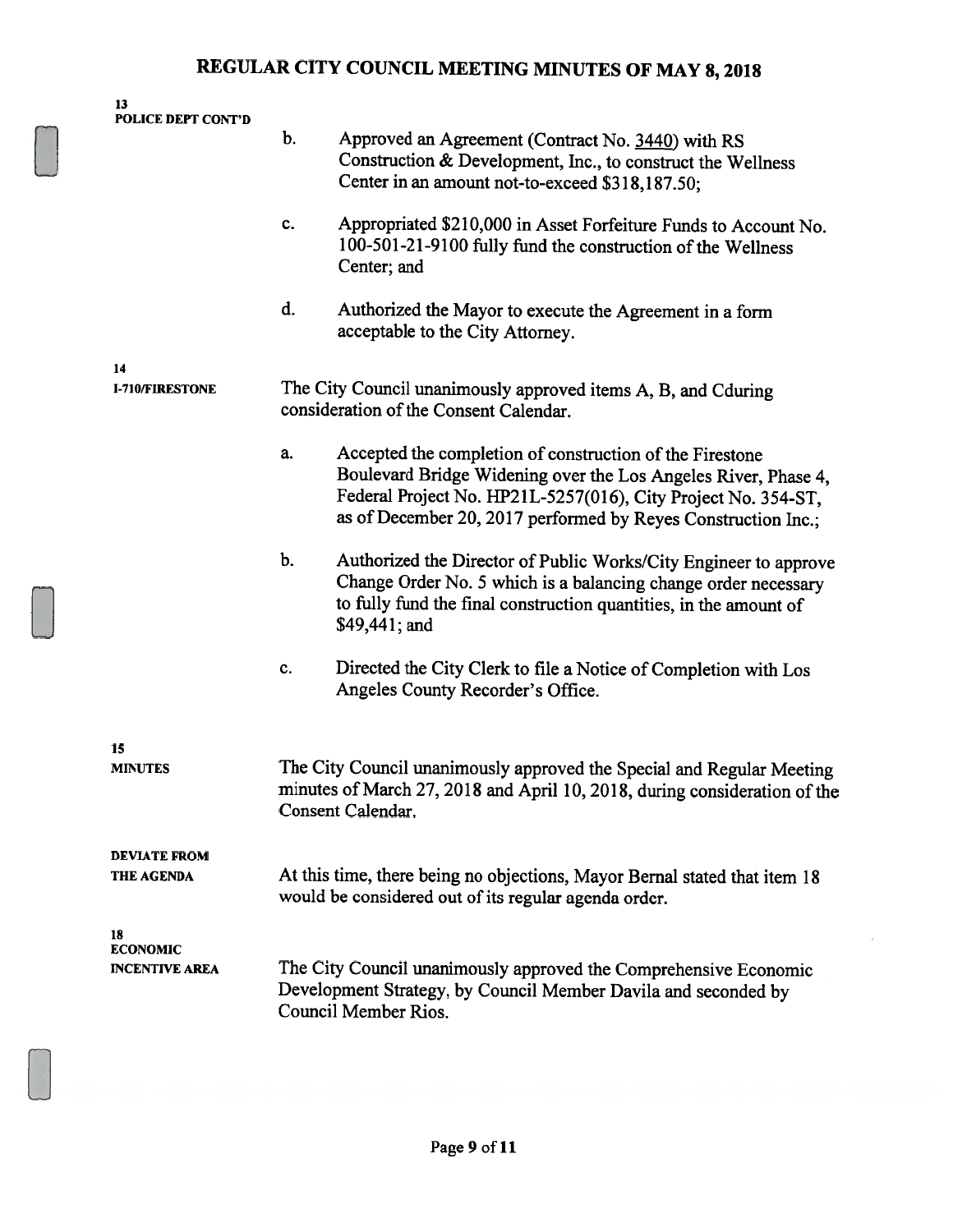| 16                          |      |                                                                                                                                                                                                                                                            |
|-----------------------------|------|------------------------------------------------------------------------------------------------------------------------------------------------------------------------------------------------------------------------------------------------------------|
| YOUTH EMPLOYMENT            |      | The City Council approved items A, B, C, D and E by Mayor Bernal and<br>seconded by Council Member Davila.                                                                                                                                                 |
|                             | a.   | Agreement (Contract No. 3441) with the Conservation Corp of<br>Long Beach to provide Youth Employment and Job Training<br>programs in South Gate during the Summer of 2018;                                                                                |
|                             | b.   | Agreement (Contract No. 3442) with the California Latino<br>Leadership Institute to provide Youth Employment and Job<br>Training programs in South Gate during the Summer of 2018;                                                                         |
|                             | c.   | Authorized the Mayor to execute the Agreements in a form<br>acceptable to the City Attorney;                                                                                                                                                               |
|                             | d.   | Designated the Director of Parks & Recreation or his/her designee<br>(Director) as the City's representative and authorize the Director to<br>execute any future agreements or sign reports as required for the<br>implementation of these Agreements; and |
|                             | e.   | Directed the Director of Administrative Services to include<br>\$80,000 in the Fiscal Year 2018/19 budget for the Youth<br>Employment and Job Training programs and a total of \$20,000 for<br>youth internships with various City Departments.            |
|                             | yes. | ROLL CALL: Mayor Bernal, yes; Vice Mayor Morales, no; Council<br>Member Diaz, yes; Council Member Rios, yes; Council Member Davila,                                                                                                                        |
| 17<br><b>STREET SWEEPER</b> |      | The City Council considered:                                                                                                                                                                                                                               |
|                             | a.   | Receiving and file a presentation from the Director of Public<br>Works/City Engineer on the results of the Street Sweeping<br><b>Evaluation Project Report; and</b>                                                                                        |
|                             | b.   | Approving proceeding with "Alternative No. 2 - Outsourcing the<br>Street Sweeping Program" and authorize the Director of Public<br>Works/City Engineer to procure a contract for street sweeping<br>services starting Fiscal Year 2018/19.                 |
|                             |      | This item was continued to the City Council Meeting of May 22, 2018.                                                                                                                                                                                       |

El